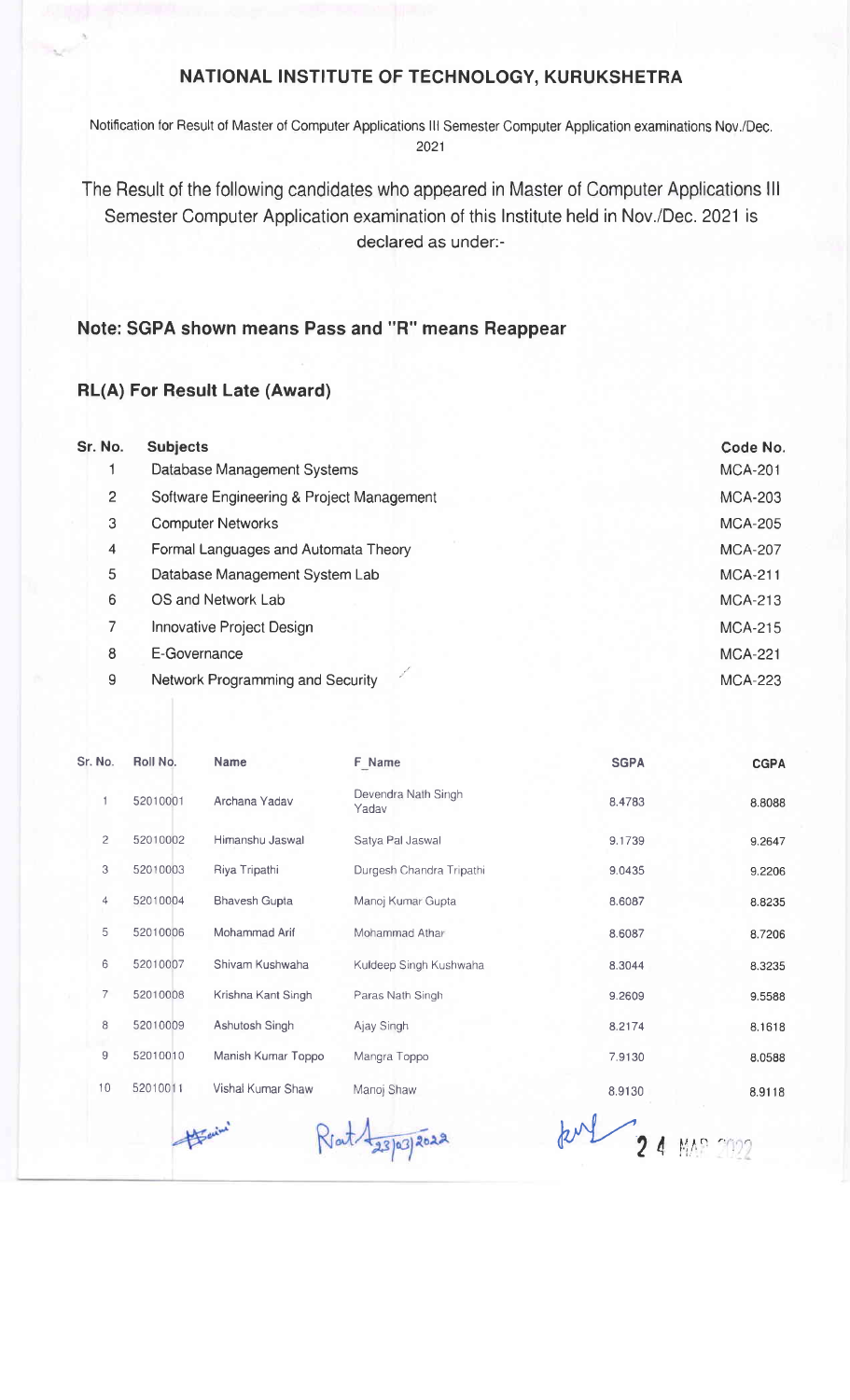| Sr. No. | Roll No. | Name                  | F_Name                 |                                                                                                                                                                       |             |
|---------|----------|-----------------------|------------------------|-----------------------------------------------------------------------------------------------------------------------------------------------------------------------|-------------|
| 11      | 52010012 | Kundan Kumar          | Jawahar Prasad         | <b>SGPA</b>                                                                                                                                                           | <b>CGPA</b> |
| 12      | 52010013 | Soumya Ranjan Sahoo   | Tarakeswar Sahoo       | 8.3478                                                                                                                                                                | 8.5882      |
| 13      | 52010014 | Kumar Satyam          |                        | 7.4783                                                                                                                                                                | 7.6324      |
| 14      | 52010015 |                       | Manohar Prasad         | 8.0435                                                                                                                                                                | 8.4559      |
|         |          | Swati Patel           | Nand Kishore Patel     | 9.1739                                                                                                                                                                | 9.2059      |
| 15      | 52010016 | Mohit Kumar Choudhury | Raju Choudhary         | 8.7826                                                                                                                                                                | 8.7059      |
| 16      | 52010017 | Hansika Rastogi       | Piyush Rastogi         | 8.7826                                                                                                                                                                | 8.9853      |
| 17      | 52010018 | Shristhi Gupta        | Krishna Murari Gupta   | 8.0870                                                                                                                                                                | 8.7059      |
| 18      | 52010019 | Mohit Kumar Sharma    | Hari Krishan Sharma    | 8.5652                                                                                                                                                                | 8.6029      |
| 19      | 52010020 | Nisha                 | Mahinder Singh         | 8.3913                                                                                                                                                                | 8.7206      |
| 20      | 52010021 | Raksha Gupta          | Brajesh Kumar Gupta    | 8.6522                                                                                                                                                                | 9.1618      |
| 21      | 52010022 | Anushika Srivastava   | Ram Krishna Srivastava | 9.6087                                                                                                                                                                | 9.6912      |
| 22      | 52010024 | Shubham Thakre        | Ramnath Thakre         | 8.4348                                                                                                                                                                | 8.7500      |
| 23      | 52010025 | Vidushi Gupta         | Surya Vardhan Gupta    | 9.3913                                                                                                                                                                | 9.2647      |
| 24      | 52010026 | Raman Mittal          | Sandeep Mittal         | 9,3044                                                                                                                                                                | 9.2206      |
| 25      | 52010027 | Kanav Sandhir         | Pramay Sandhir         | 8.1739                                                                                                                                                                | 8.5000      |
| 26      | 52010028 | Mayank Kumar Gupta    | Manoj Kumar Gupta      | 8.9565                                                                                                                                                                | 8.9706      |
| 27      | 52010029 | Harsh Verma           | Sudesh Verma           | 8.5652                                                                                                                                                                | 8.3382      |
| 28      | 52010030 | Gaurav Chaudahry      | Shri Shamsher          |                                                                                                                                                                       |             |
|         |          |                       | Chaudhary              | 8.7826                                                                                                                                                                | 8.8235      |
| 29      | 52010031 | Mitanshi Jain         | Manoj Kumar            | 8.6087                                                                                                                                                                | 8.8382      |
| 30      | 52010032 | Rishi Tripathi        | Arun Kumar Tripathi    | 9.3044                                                                                                                                                                | 9.1324      |
| 31      | 52010033 | Tushar Jain           | Sandeep Jain           | 8.2174                                                                                                                                                                | 8.9118      |
| 32      | 52010034 | Tanuj Singh Nayal     | Ram Singh Nayal        | 7.3044                                                                                                                                                                | 7.3529      |
| 33      | 52010035 | Sandeep               | Jagdish Prasad         | 8.8261                                                                                                                                                                | 8.6324      |
| 34      | 52010036 | Swati Mehra           | Prakash Chand Mehra    | 8.3913                                                                                                                                                                | 8.6029      |
| 35      | 52010037 | Pravind Kumar         | Dhaneshwar Thakur      | Re. MCA-201 (Int + End)<br>$MCA-203$ (Int + End)<br>$MCA-205$ (Int + End)<br>$MCA-207$ (Int + End)<br>$MCA-211$ (Int + End)<br>$MCA-213$ (Int + End)<br>MCA-215 (Int) | RL(L)       |
| 36      | 52010038 | Sanheen Sethi         | Ashok Kumar Sethi      | 9.0870                                                                                                                                                                | 9.2353      |
| 37      | 52010039 | Ambuj Bharati         | Ghanshyam Bharati      | 9.0000                                                                                                                                                                | 8.9412      |
| 38      | 52010040 | Kajal Gupta           | Dinesh Prasad Gupta    | 8.8696                                                                                                                                                                | 9.0294      |
| 39      | 52010041 | Ujjawal Ranga         | Sanjay                 | 7.8261                                                                                                                                                                | 7.8088      |
|         | Formin   |                       | 03/2022                | $km1 - 24$ MAR 2022                                                                                                                                                   |             |

Rlat 23/03/2022 furt 24 MAR 2022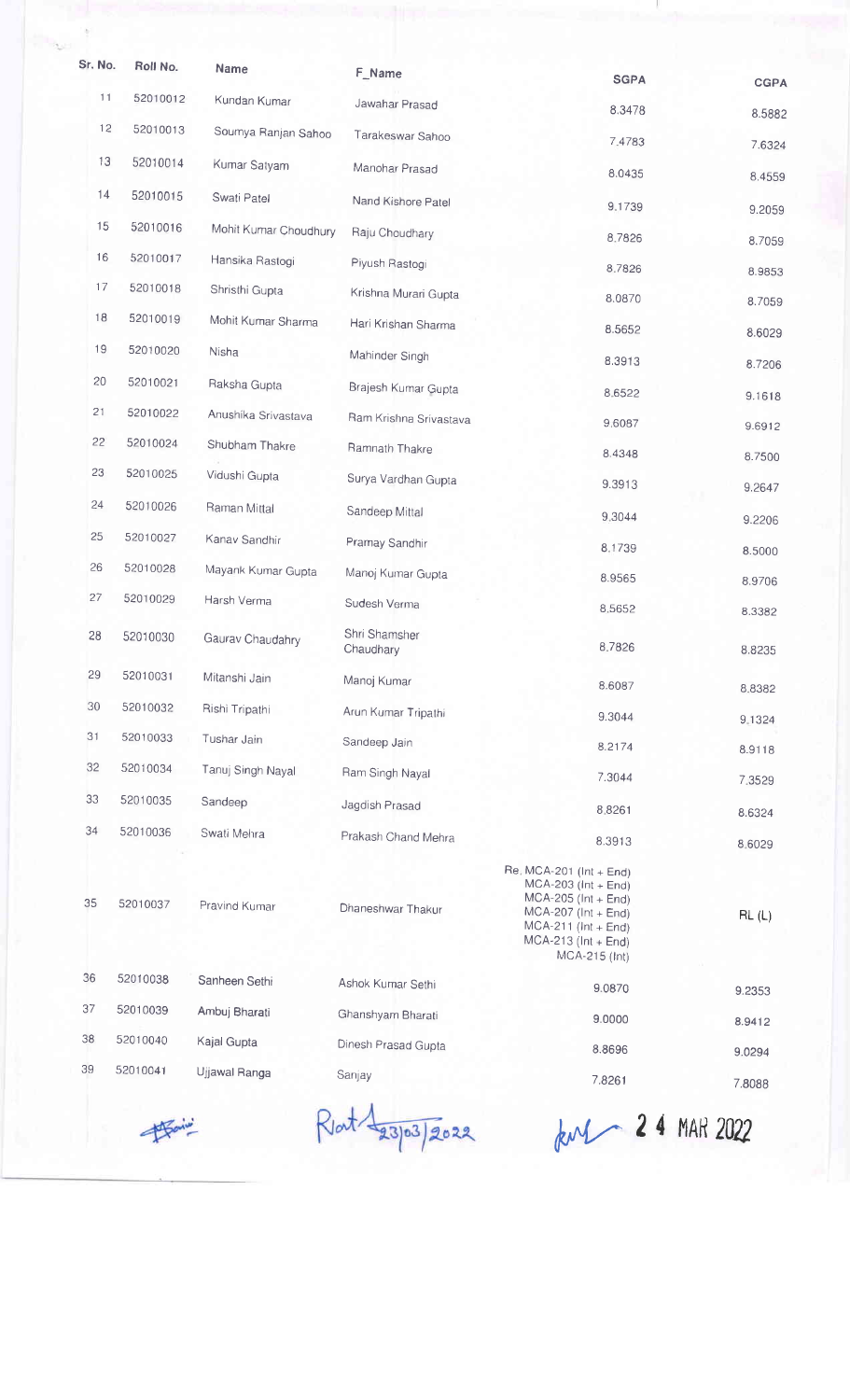| Sr. No. | Roll No.             | Name                  | F_Name                     | <b>SGPA</b>            | <b>CGPA</b> |
|---------|----------------------|-----------------------|----------------------------|------------------------|-------------|
| 40      | 52010042             | Deepali Sharma        | Raju Sharma                | 8,9130                 | 9.0000      |
| 41      | 52010043             | Prasoon Varshney      | Naresh Kumar Varshney      | 7.6087                 |             |
| 42      | 52010044             | Subham                | Dharambir                  | 7.9130                 | 8.0735      |
| 43      | 52010045             | Divya Prakash         | Ashok Kumar Paswan         | 8.1739                 | 8.0735      |
| 44      | 52010046             | Zubair Beg            | Shahab Beg                 | 8.2174                 | 8.5882      |
| 45      | 52010047             | Manika Sharma         | Sudhir Kumar Sharma        | 8.6522                 | 8.4118      |
| 46      | 52010048             | Mukul Kumar Speiya    | Ranu Ram                   | 8.0000                 | 8.8235      |
| 47      | 52010049             | Jyoti Gupta           | Hare Krishna Gupta         |                        | 7.7794      |
| 48      | 52010050             | Nitin Meena           | Devendra Singh Meena       | 8.2174                 | 8.4559      |
| 49      | 52010051             | Aditya Mandal         | Monoranjan Mandal          | 8.4348                 | 8.6912      |
| 50      | 52010052             | Shailja Chauhan       | Hem Raj                    | 8.4348                 | 8.7206      |
| 51      | 52010053             | Shivangi Agarwal      | Sanjay Agarwal             | 7,7391                 | 8.1324      |
| 52      | 52010054             | Adarsh Sardar         | Shiv Kumar Sardar          | 8.9565                 | 9.2353      |
| 53      | 52010055             | Brajesh Kumar         |                            | 7.1739                 | RL(L)       |
| 54      | 52010056             | Niteen Kumar          | Devlagan Singh             | 8.1739                 | 8.4412      |
| 55      | 52010057             | Vinay Singh           | Niraj Kumar Gupta          | 8.3478                 | 8.6471      |
| 56      | 52010058             | Divyam Atri           | Mr. Kamleshwar Singh       | 7.2174                 | 7.3677      |
| 57      | 52010059             | Shubham Singh         | Balraj Atri                | 8.8261                 | 8.6912      |
| 58      |                      |                       | Arjun Singh                | 7.1304                 | 7.1765      |
| 59      | 52010060<br>52010062 | Harshit Carpenter     | <b>Babulal Carpenter</b>   | 8,9130                 | 9.0882      |
| 60      |                      | Utkrisht Chauhan      | Rajesh Singh Chauhan       | 8.0870                 | 8.5294      |
|         | 52010063             | Abhishek Sinha        | Anil Kumar Sinha           | 8.3478                 | 8.3235      |
| 61      | 52010064             | Harsimran Kaur Bindra | Tajinder Singh Bindra      | 9.7826                 | 9.7941      |
| 62      | 52010065             | Vardhan Jain          | Tarun Jain                 | 9.0435                 | 9.1029      |
| 63      | 52010066             | Rajesh Choudhary      | Banshi Dhar Choudhary      | 7.7826                 | 7.7206      |
| 64      | 52010067             | Kartikay Upadhyaya    | Virendra Upadhyaya         | 8.3044                 | 8.6177      |
| 65      | 52010068             | Nikita Yadav          | Mohan Yadav                | 8.4783                 | 9.0147      |
| 66      | 52010069             | Manmohan Soni         | Prabhakar Soni             | 8.7391                 | 8.6471      |
| 67      | 52010070             | Lokesh Goel           | Rajkumar Goel              | 9.1304                 | 9.2647      |
| 68      | 52010071             | Garima Garg           | Mithlesh Garg              | 9.0000                 | 9.2353      |
| 69      | 52010072             | Gaurav Kumar          | Devendra Kumar<br>Kushwaha | 8.5652                 | 8.6029      |
| 70      | 52010073             | Harender Singh        | Madan Singh Chauhan        | 8.9565                 | 8.6177      |
| 71      | 52010074             | Anmol Gupta           | Krishnadas Gupta           | 8.3044                 | 8.4412      |
|         |                      |                       | 23/03/2022                 | <b>ANY</b> 24 MAR 2022 |             |
|         |                      |                       |                            |                        |             |